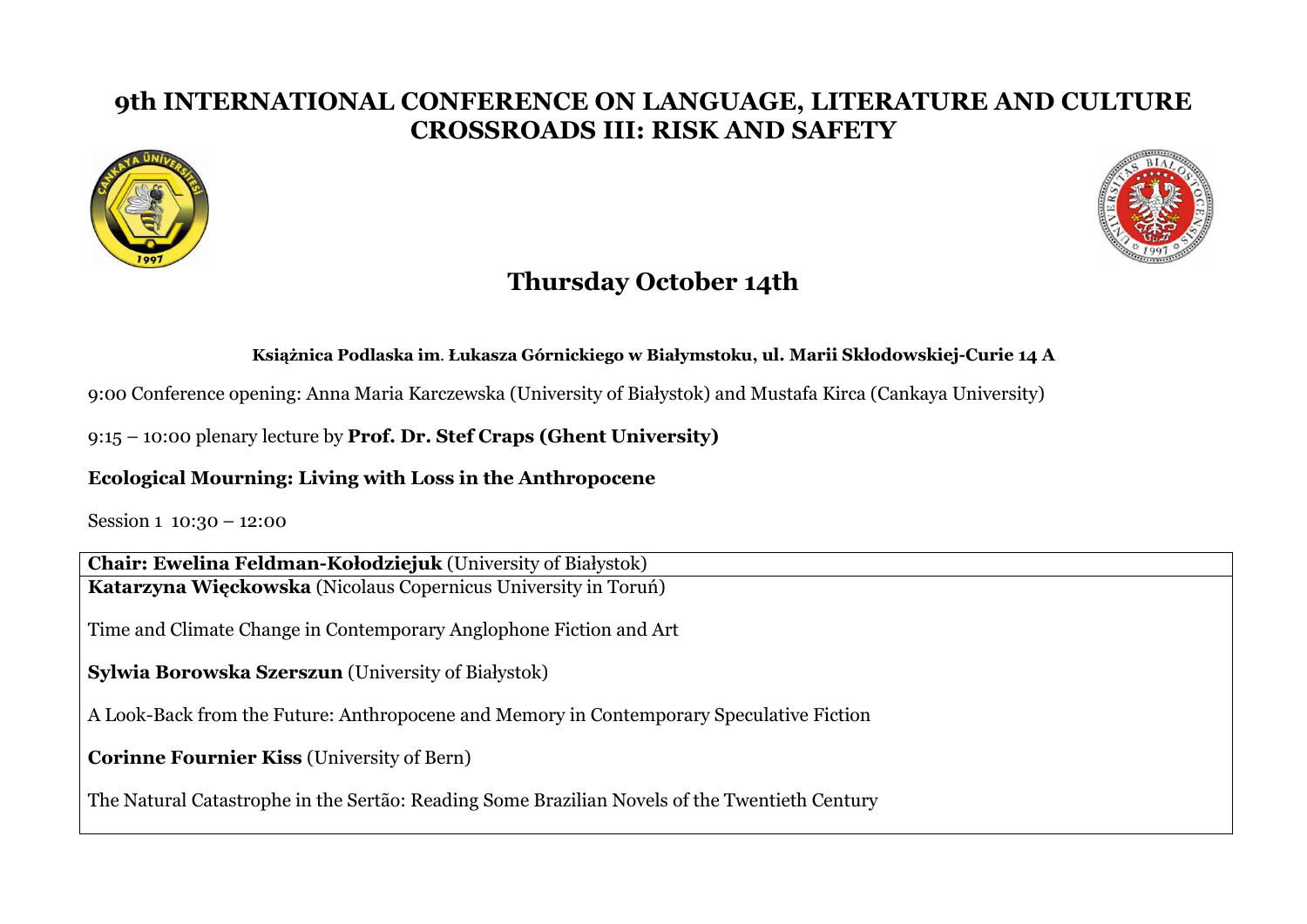**Maxim Shadurski** (Siedlce University of Natural Sciences and Humanities)

Representing Risk through Landscape: Rubbish and Dreams in the Fictions of Maggie Gee and Will Self

Coffee break

Session 2: 12:15-13:45

**Chair: Sylwia Borowska-Szerszun** (University of Białystok)

**Alexandra Nikčević-Batrićević** (University of Montenegro)

American Women Poets and The Risks of Creativity: Go Back To Tradition and Then Beyond the Millennium

**Joanna Wildowicz** (University of Białystok)

Terra Damnata in McCarthy's *Blood Meridian* and *The Crossing*

**Sylwia Janina Wojciechowska** (Ignatianum Jesuit University in Cracow)

Narrating a Turning Point: Joseph Conrad's "Poland Revisited" Reconsidered

**Hernando Blandon Gómez** (Universidad Pontificia Bolivariana (UPB), Medellin)

Medellin: Living between Fear, Courage and Hope

**Lunch break**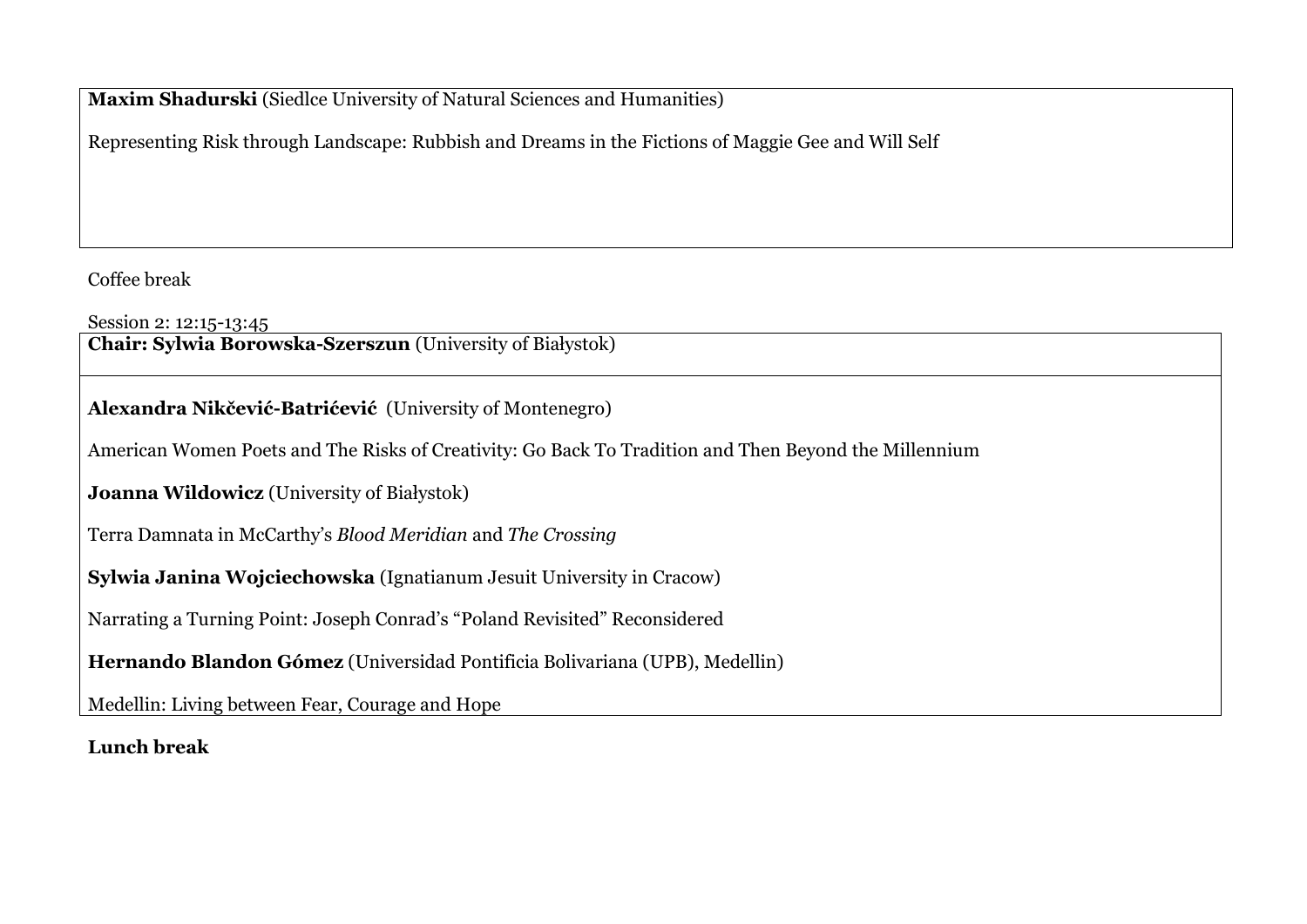### **Session 3: 15:00-16:30**

| <b>Chair: Dorota Guzowska</b> (University of Białystok)                                    |
|--------------------------------------------------------------------------------------------|
| Aleksandra Niemirycz (Cardinal Stefan Wyszynski University)                                |
| Shelley, Keats and Norwid in Search of Rescue in the Risky World                           |
| Maria Antonietta Struzziero (independent scholar)                                          |
| "Caught in a web of absence": Risk, Death and Survival in Maggie O'Farrell's <i>Hamnet</i> |
| <b>Adelheid Rundholz</b> (Cankaya University)                                              |
| Unwelcome Consequences: Christina Dalcher's Vox and John Lanchester's The Wall             |
| <b>Sławomir Kozioł</b> (University of Rzeszów)                                             |
| Margaret Atwood's The Heart Goes Last: Trading (Risky) Freedom for (Illusory) Safety       |

**17:00 Wine reception** at "Po Pierwsze" restaurant , Plac Niezależnego Zrzeszenia Studentów 1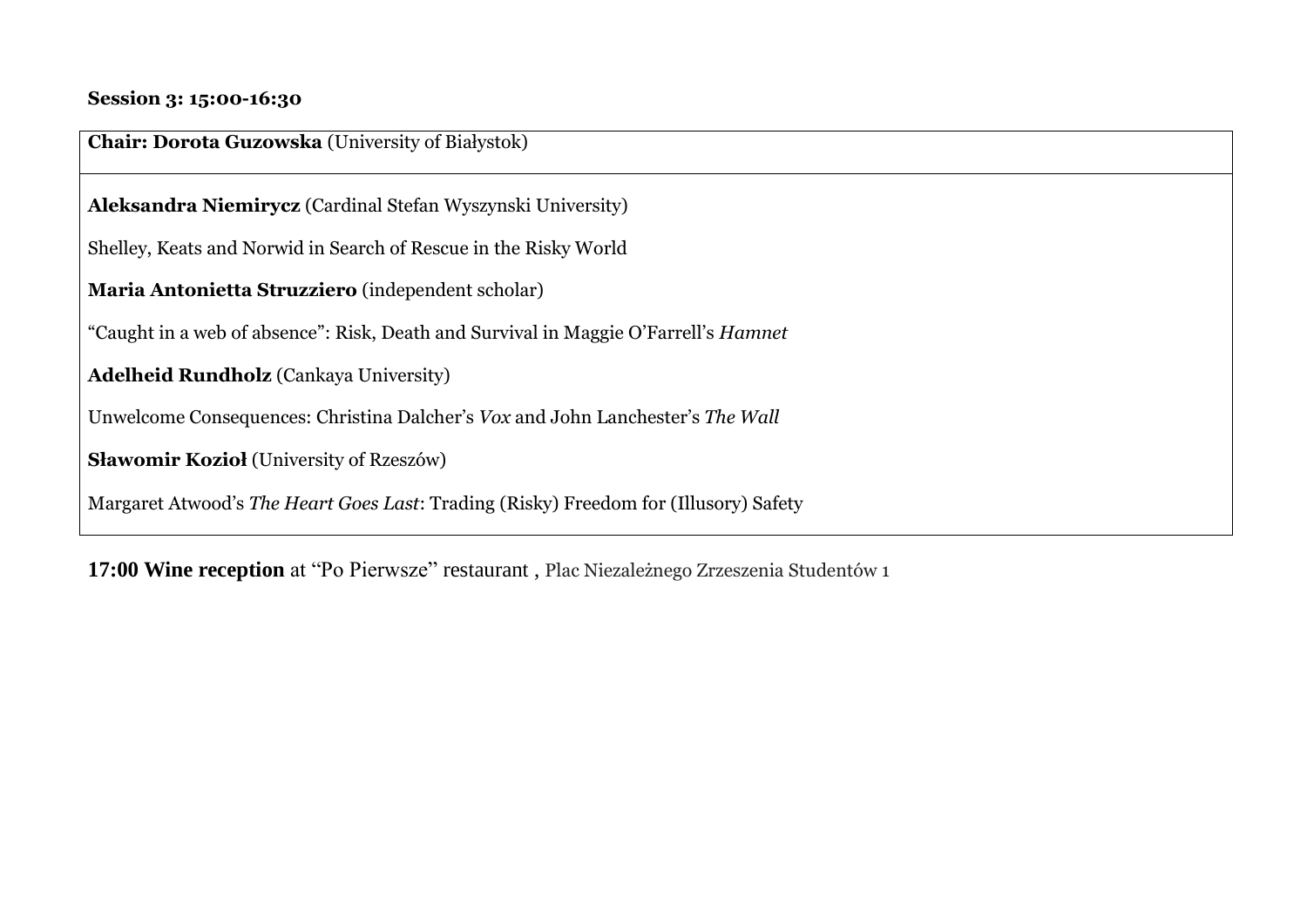# **Friday October 15th , online presentations**

**9:00-9:30 Plenary lecture by Prof. Dr. Gerd Bayer (Friedrich–Alexander University Erlangen–Nürnberg)**

**Jenny Diski's Writing, Illness, and Survival**

**9:30-10:00 Plenary lecture by Dr. Silvia Martinez Falquina (University of Zaragoza)**

**"None of us gets home until we all get home": MMIW activism, art, and literature**

Coffee break

**Session 1: 10:20-11:30**

**Chair: Adelheid Rundholz** (Cankaya University)

**Agnieszka Dziakowska** (James Cook University)

Voicing Gender Violence in Poetry and Narrative in Oceania

**Lourdes Estrada Lopez** (University of Jaén)

Queer Apocalypse. Dismembering the (Hetero) Romance

**Irene Rabinovich** (Holon Institute of Technology)

Tragic Victims of Mania a Potu ('Madness from Drink'): A Study of Literary Nineteenth-Century Female Drunkards